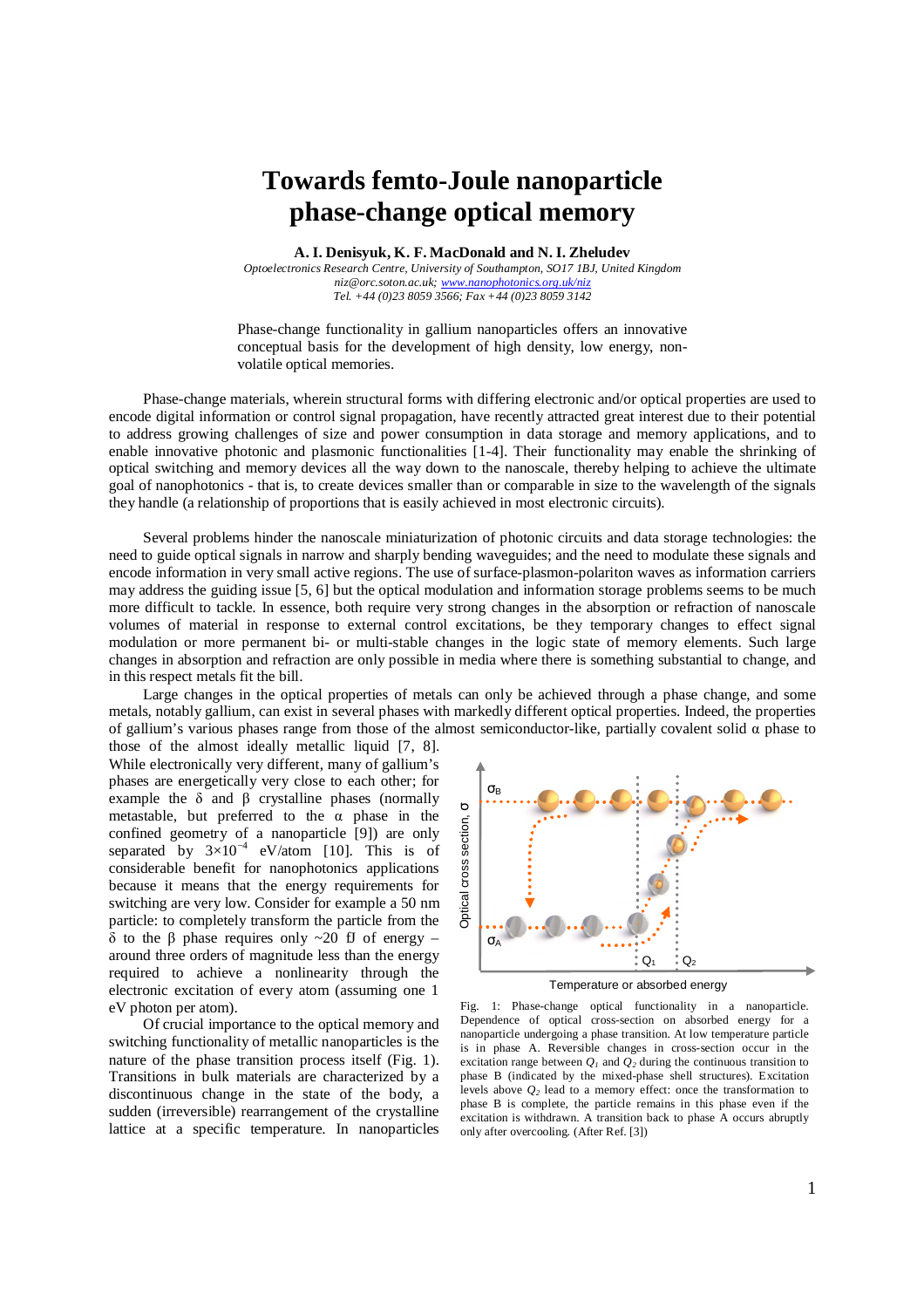however, transitions from lower to higher energy phases proceed through a surface-driven dynamic coexistence of forms across a size-dependent range of temperatures [11-13]. Where, as in gallium, the two forms involved have different dielectric coefficients, this gives rise to a continuous change in optical properties. With decreasing temperature, the reverse phase transition occurs only after substantial overcooling. The resulting hysteresis in their optical properties forms the basis of gallium nanoparticles' memory functionality.

We report here on phase-change memory functionality in films of gallium nanoparticles and in single particles, demonstrating that data can be written to bi- and multi-stable memory elements both optically and via electron-beam excitation, and that logic states can be identified through measurements of the particles' reflectivity and cathodoluminescent (CL) emission. Together these results offer an innovative conceptual basis for the development of high density phase-change memories.



Fig. 2: (a and b) Integrated system, based on a modified scanning electron microscope, for growth, imaging, cathodoluminescence study, and optical interrogation of gallium nanoparticle films; (c) Secondary electron image of part of a gallium nanoparticle film grown on the core area of a single-mode fibre end face; (d) Scanning electron microscope images of the nano-aperture at the tip of a near-field microscopy probe before (left) and after (right) gallium deposition. A single nanoparticle is formed in the aperture.

In the experiments reported here, nanoparticle growth, imaging, optical measurements, and CL studies were all performed under high vacuum inside a scanning electron microscope (SEM) equipped with an effusion cell for gallium deposition and a nitrogen-cooled cryostat to control sample temperature in the 100–305 K range (Fig.'s 2a and b).

Monolayer films of gallium nanoparticles were grown on the end faces of cleaved single-mode fibres using the light-assisted self-assembly technique [14]. With the fibre tip held at a temperature of 100 K, gallium was deposited at 0.3 nm/min for 50 min (giving a mass thickness of 15 nm) while 1 us pulses from a 1550 nm diode laser (19 mW, 1 kHz repetition rate) were launched into the fibre from outside the SEM chamber. This process produces a monolayer of particles with a mean diameter of 60 nm on the optical core area of the fibre end face (Fig. 2c).

Single, isolated nanoparticles were formed by depositing gallium, typically for 30 min. at a rate of 0.3 nm/min., onto near-field optical microscopy probes - tapered, gold-coated fibres with nano-apertures at their tips. Here, they are ideally located for optical interrogation and excitation via the fibre (Fig. 2d).

The integrated experimental system allows for particles to be imaged in situ by the SEM and for their cathodoluminescence to be probed, with the emitted light being directed out of the chamber by a bespoke parabolic mirror to a spectrum analyzer comprising a Horiba Jobin–Yvon CP140 spectrograph and a liquid nitrogen-cooled CCD array for wavelength-sensitive detection in the 400-1000 nm range. Samples' reflective optical properties can also be studied via the fibre, and phase transitions can be stimulated in the particles by both optical and electron beam excitations.

Bistable memory functionality, engaging transformations between the solid (logic '0') and liquid (logic '1') states, has been demonstrated in films of nanoparticles on cleaved fibre tips (Fig. 3). In this case, the state of the nanoparticles can be read via measurements of film reflectivity using a low power optical probe beam, measurements of nonlinear reflective response to pulsed optical excitation (this technique discriminates strongly between the phases because their responses have opposite signs), or measurements of cathodoluminescent emission in response to low energy electron beam excitation (Fig. 3b, the advantage here being that an electron beam can probe small regions within the particle film).